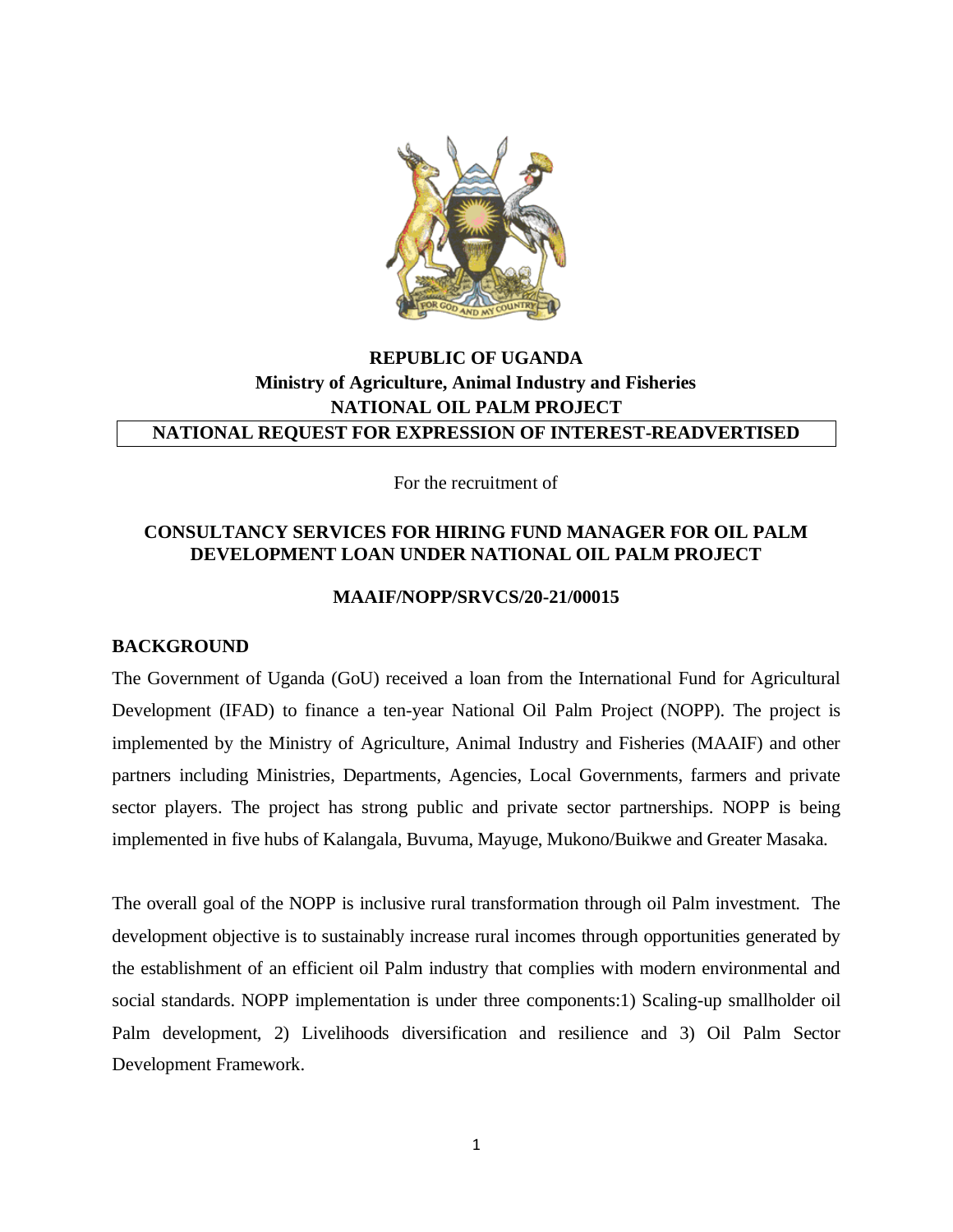NOPP will facilitate the establishment of a vertically integrated value-chain with strong backward and forward linkages between the oil palm growers and primary processors. The arrangement will reduce the market risks faced by smallholders, such as the lack of a guaranteed market, the limited access to quality inputs and technical know-how and the limited availability of credit for mediumand long-term investment. Under this arrangement, the private sector partner will provide seedlings to OP smallholder growers and will purchase their FFBs at a transparently negotiated price; Government will develop the necessary public infrastructure and provide the growers with financial, technical and organizational support; and the smallholder growers will grow oil palm as a business, adopting the key practices required to guarantee the productivity of their oil palm plantation while ensuring conformity to environmental standards, and will deliver the FFBs to the CPO mills.

The Project will work in a limited number of geographical hubs, where a hub is defined as an agroclimatically suitable area (not an administrative district), within a radius of 30 km around a planned or actual CPO mill, and in which a minimum of 3,000 ha of OP production can be assured. It is this radial area that marks the limits of financial viability for the producers, who may be smallholders only or, in the case of Buvuma and Kalangala, smallholders plus nucleus estate.

A total of 12,000 hectares of oil palm are to be established using the development loan from Government of Uganda and it will cater for acquisition of seedlings, fertilizers, oil palm plantations establishment and maintenance. This will target an estimated 9,231 of beneficiaries each establishing a maximum of 2 hectares of oil palm in the new oil palm growing hubs of Buvuma, Mayuge, Masaka and Mukono/Buikwe.

NOPP seeks to involve a financial institution/Fund Manager to set up and manage the development loan for the oil palm farmers under the National Oil Palm Project. Further, the Fund Manager will together with NOPP jointly develop financing solutions, including incorporating enablers to reduce risk and maximize success.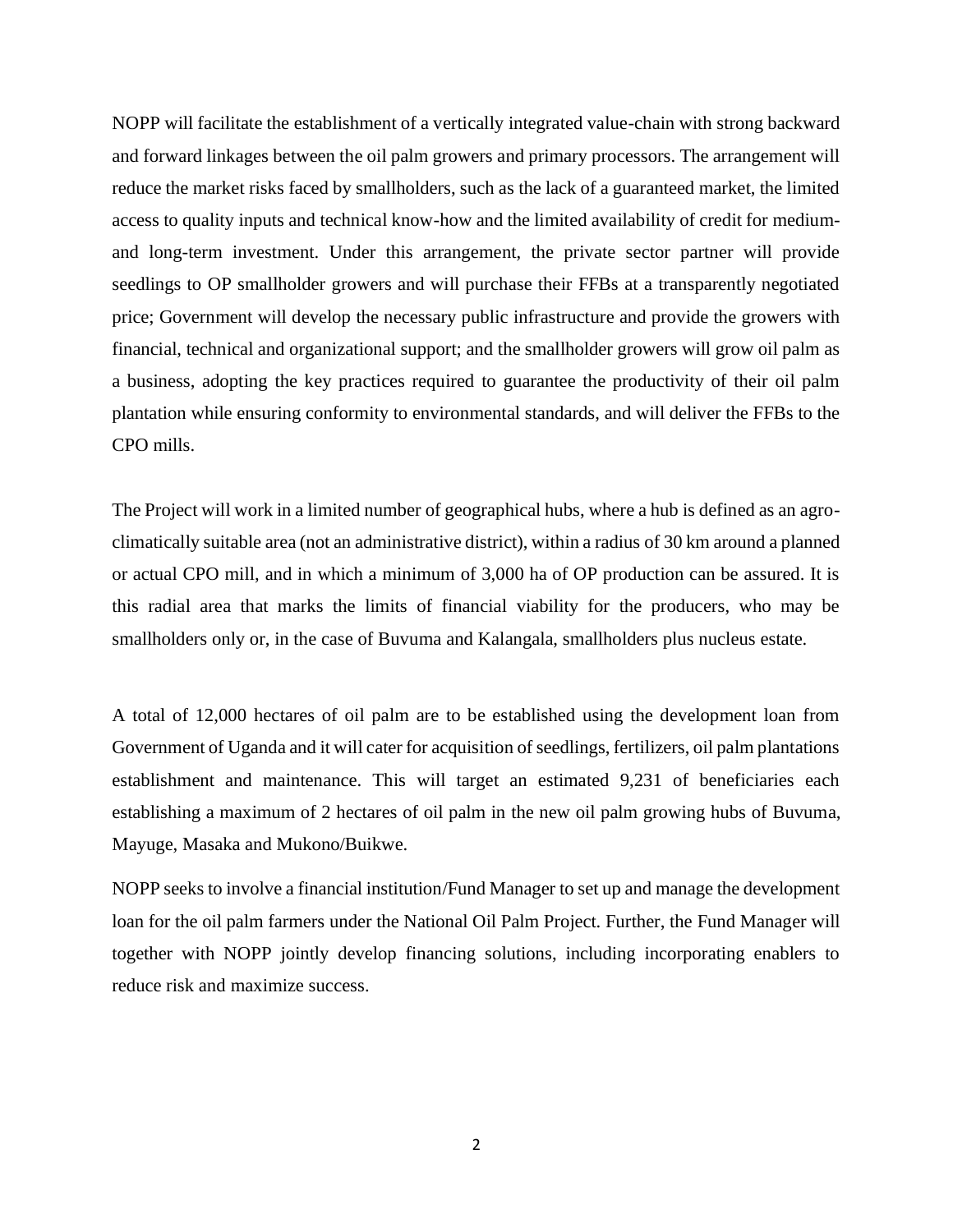### **1.2 OBJECTIVE**

The objective of the assignment is to manage, disburse and recover the oil palm development loan for farmers in Buvuma, Mayuge, Masaka, and Mukono oil palm hubs.

### **2. SCOPE OF SERVICES**

In close coordination with NOPP, the Fund Manager shall be responsible for the day-to day operation and management of the project development loan according to the agreed procedures. The project/NOPP and the Fund Manager will implement fund management in the project cycle. Except as otherwise stated herein, the Fund Manager is responsible for disbursement, recovery of loans, and providing statements and reports.

**2.1 Required Services:** The Fund Manager is required to:

- a. Develop loan management information system for the NOPP development loan.
- b. Open farmers' accounts, disburse and contribute to recovery of development loan.
- c. Receive funds from Oil Palm Buvuma Limited (OPBL) towards payment for the farmers' Fresh Fruit bunches (FFBs).
- d. Deposit farmers' revenues paid by OPBL on their respective accounts and deduct part of the revenue towards loan recovery.
- e. To provide reports on the development loan on a monthly, quarterly basis in line with IFAD and GOU guidelines.
- f. To provide instant notifications to farmers on the status of transactions on their accounts regarding the development loan.
- g. Provide monthly loan statements to farmers showing amounts paid and balances for both principal and interest.

### **3.1 Fund management Operational procedure**

i. The fund Manager will propose a fund management model (Loan Scheme) to achieve the objectives of the project which takes into account National Fund Management laws, services and systems including regulations and policies on issuance of loans, defaulting conditions etc.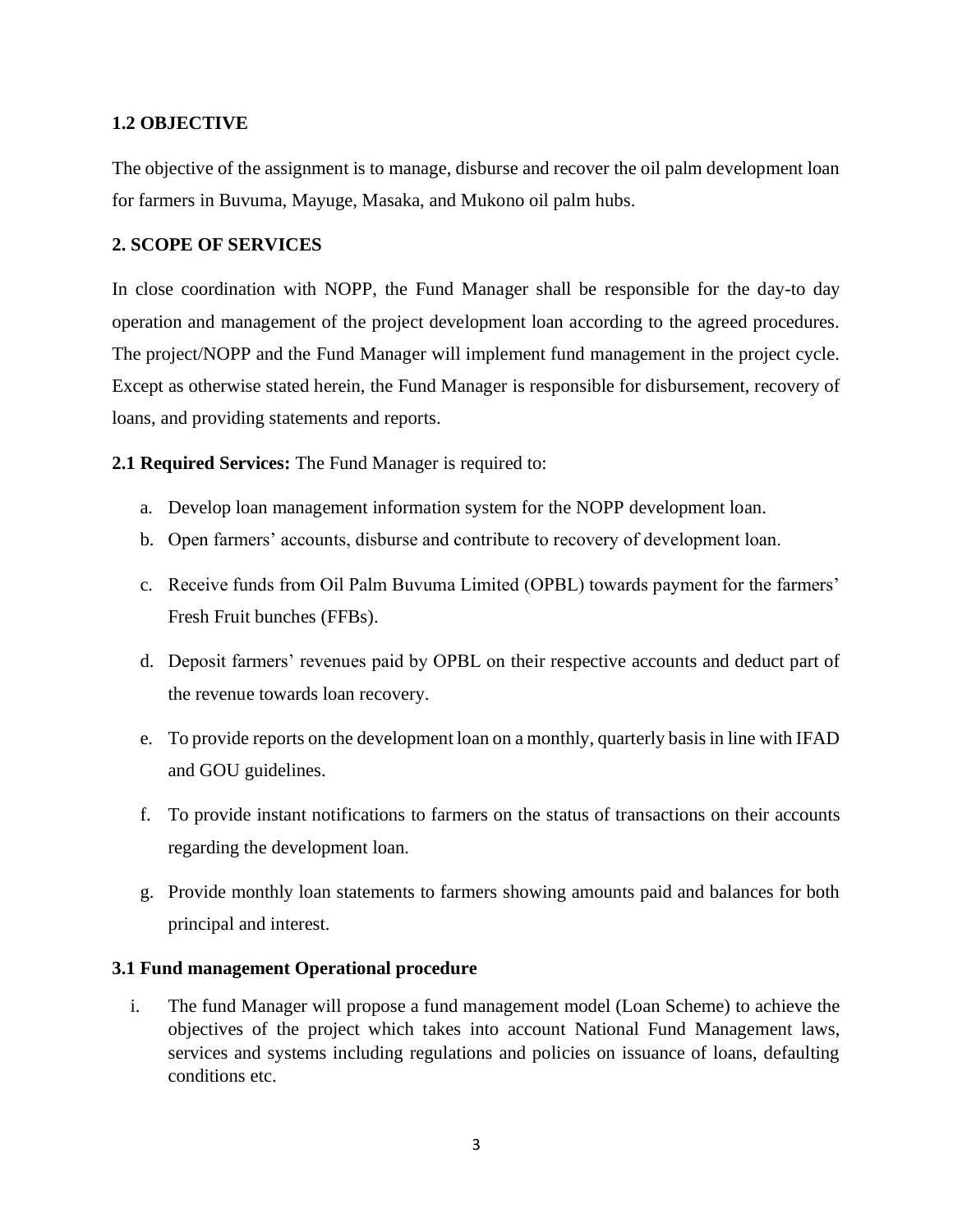- ii. The Fund Manager will open and maintain appropriate loan accounts for all project beneficiaries after the due diligence of identification, analysis and evaluation plus know your customers (KYC) has been done by both the NOPP committee and the Fund Manager Staff.
- iii. In addition, if Central Bank of Uganda imposes new regulation regarding to lending rates, such regulations will not apply to the NOPP development loan.
- iv. To confirm in case of termination of the contract, unutilized balances are immediately returned to NOPP, within maximum 30 days of the termination notification;
- v. Establish a separate and specific NOPP development loan Account in local currency (UGX) to receive the loan funds from NOPP to be disbursed to selected beneficiaries;
- vi. The Fund Manager shall disburse the received funds to selected beneficiaries immediately on receiving the beneficiary(s) recommended by the Trust or farmer organization.
- vii. Make direct funds transfer to Oil Palm Buvuma Limited (OPBL) towards payment for inputs supplied and technical services offered to each farmer keeping an audit trail of farmers' names and amounts.
- viii. Manage the Development loan and the loan Account, including safeguarding the NOPP funds until disbursement to beneficiaries, proper accounting for all transactions and regular reporting;
- ix. Record the financial status of the Development loan Account on a quarterly basis and as and when NOPP requires in line with IFAD and GOU guidelines.
- x. Refrain from entering into financial commitments or incurring any expenses which would exceed the balance available on the Fund Account.
- xi. Regularly consult with NOPP concerning the status and use of funds deposited in the Fund Account and promptly advise NOPP any time when the budget to carry out the Work is insufficient to fully implement the Project in the manner set out in the Contract;
- xii. Agree with NOPP on the use of unutilized funds incase of any on NOPP account.
- xiii. In addition to the above obligations, the service provider (fund manager) shall at all times maintain current, accurate and systematic records and accounts in respect of the Fund and the Fund Account and his Work under this Contract.
- xiv. The Fund Manager shall provide, compile and make available to NOPP at all reasonable times any records, accounts or other information, oral or written, which NOPP may reasonably request in connection with the Contract;
- xv. The Fund Manager shall operate the development loan and the loan Account in accordance with the objectives, purposes and terms of this Terms of Reference.
- xvi. As trustee of the Fund with fiduciary responsibilities, the Fund Manager shall maintain the funds received from NOPP as the capital for financing of the Fund's activities in a separate Fund Account, which account shall contain only the funds received from NOPP in addition to any interest earned, pursuant to this Contract and identify NOPP as the sole owner and beneficiary thereof;
- xvii. The Fund Manager shall follow, at all times, generally accepted financial and accounting standards and best business practices.
- xviii. The Fund Manager shall have no power or authority to pay, transfer, assign, hypothecate, negotiate, pledge or otherwise dispose of or deliver any of the funds held in the Fund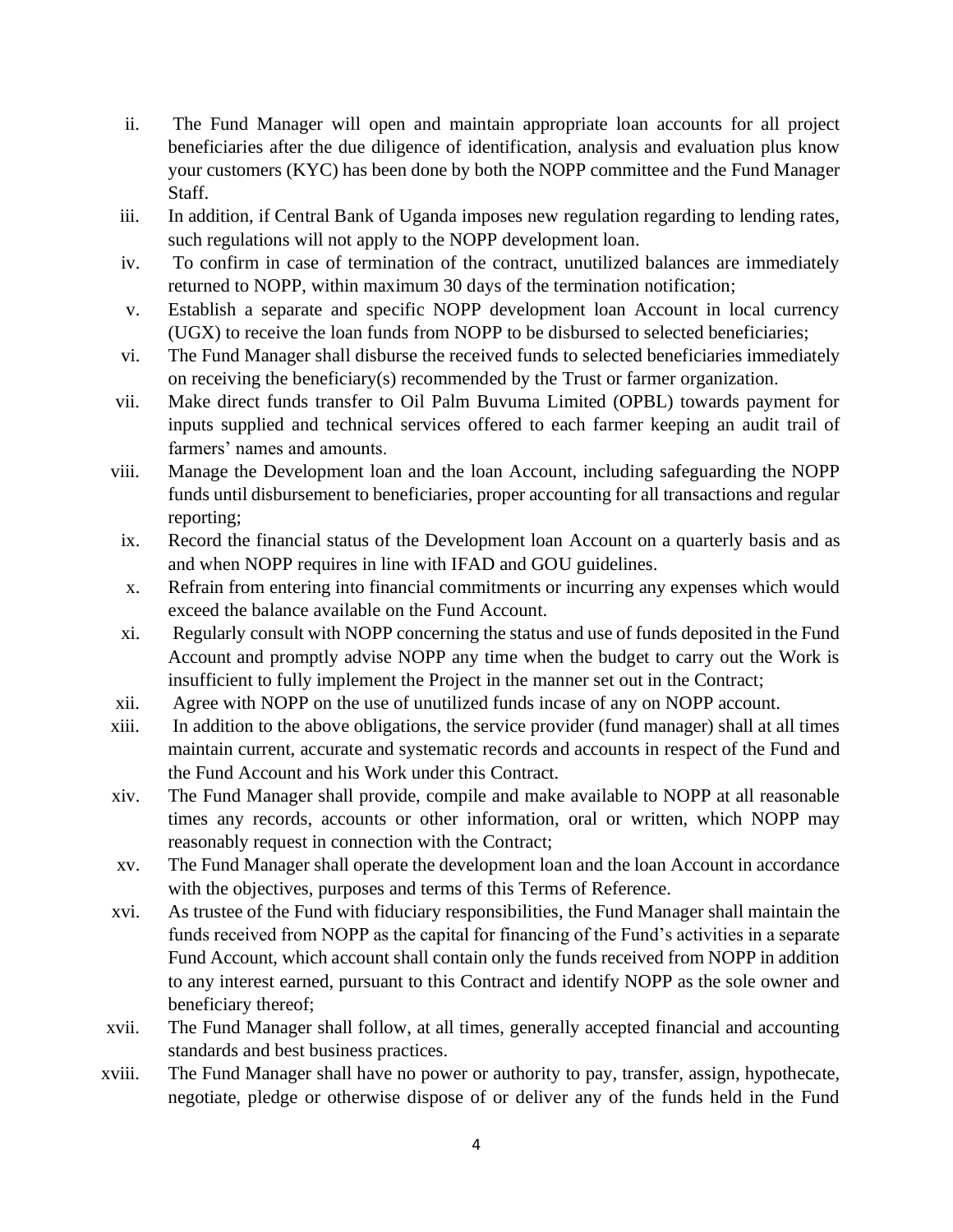Account to any person or entity, whether governmental or otherwise, except in strict accordance with the express terms and conditions of this Terms of Reference and the Contract.

- xix. The Fund Manager shall have no rights in or to the funds held by it in the Fund Account, except as expressly provided in this Contract.
- xx. Under no circumstances shall the Fund Manager, whether for his own benefit or the benefit of any other person or entity, have, create or permit any lien, attachment or other encumbrance against the loan Account.

## **4. Time Schedule**

The duration of the assignment is estimated to be 10 years starting from the planting time for four respective hubs. However, the contract can be extended if required.

## **5. Reporting**

The fund manager will report NOPP PMU

## **6. FUND MANAGEMENT STRUCTURE**

- $\triangleright$  The Fund Manager is required to assign fund management team with individuals having at least five years of expertise and experience in the Fund Management and agri-finance. The resumes of the team should be submitted.
- $\triangleright$  The Fund Manager should also propose management fee as a fixed percentage of the fund under management.

# **7. CRITERIA FOR EVALUATION**

The Fund Manager should possess the following:

- 1. Legal status recognized by the Government evidenced by:
	- a) A certificate of incorporation
	- b) An income tax clearance certificate for 2019/2020 financial year or a current transactional tax clearance addressed to Ministry of Agriculture Animal Industry and Fisheries
	- c) Registered Powers of Attorney
- 2. Demonstrated financial capacity evidenced by;
	- a) 3 Year audited accounts of 2017/2018, 2018/2019 and 2019/2020
- 3. Experience in managing similar funds/loan schemes evidenced by
	- a) Minimum of 10 years' experience in managing similar funds/loan schemes in Uganda.
	- b) A minimum of UGX 50B current portfolio under fund management in the last five years.
	- c) Experience in management of other agricultural finances such as Agriculture Credit Facility (ACF). Must have handled a minimum of UGX 20B ACF in the last five areas.